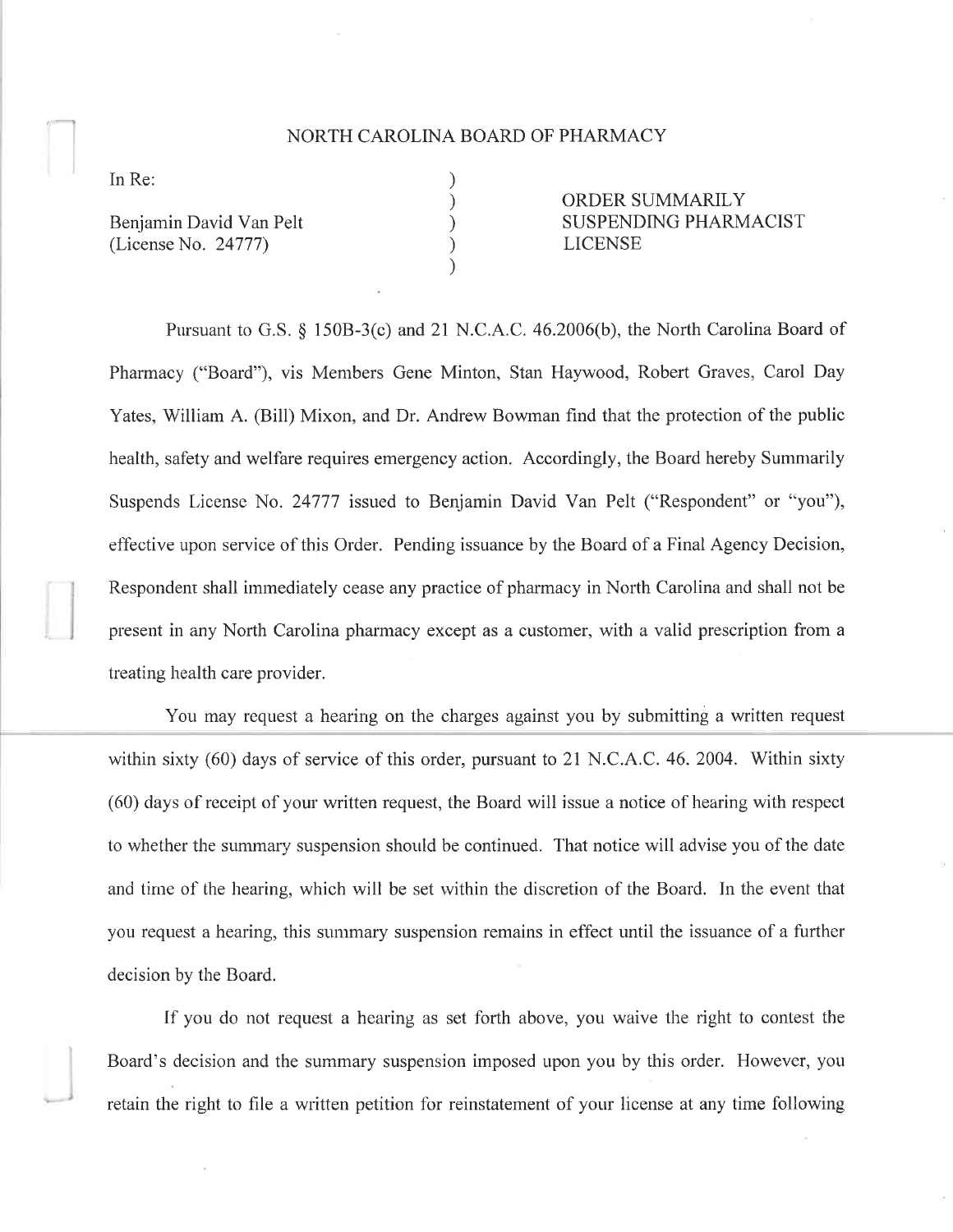this order. The Board will set a hearing at a time and place within its discretion and will rule on the petition for reinstatement, in its discretion, under its duty to consider the public health, safety and welfare.

By Order of the Board, this  $21^{5^{\frac{1}{3}}}$  day of  $\sqrt{uv}$ , 2016.

NORTH CAROLINA BOARD OF PHARMACY

Jack W. Campbell, I **Executive Director**